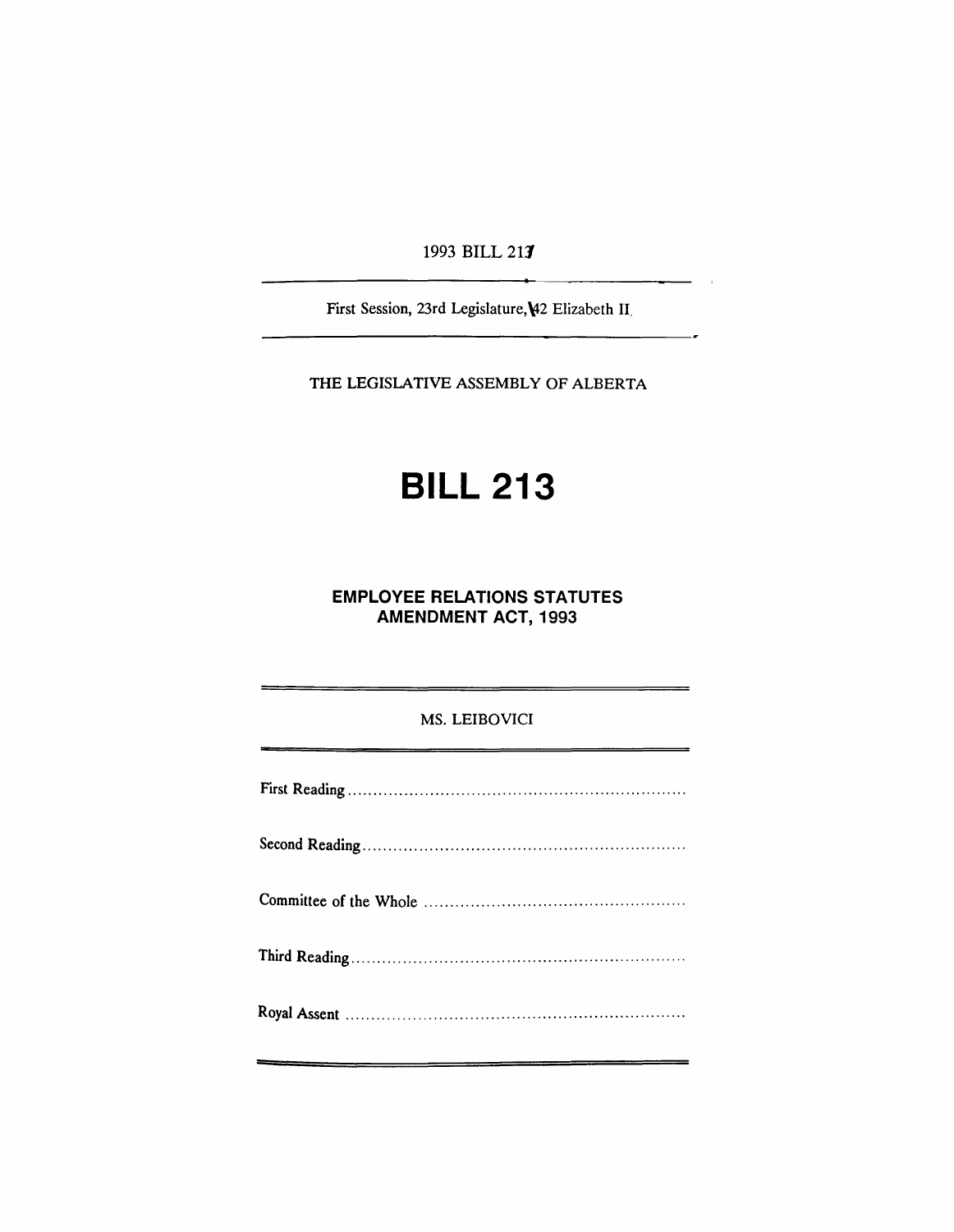*Bill* 213 *Ms. Leibovici*

# **BILL 213**

1993

## **EMPLOYEE RELATIONS STATUTES AMENDMENT** ACT, 1993

*(Assented to* , 1993)

HER MAJESTY, by and with the advice and consent of the Legislative Assembly of Alberta, enacts as follows:

#### Public Service Employee Relations Act

1(1) The *Public Service Employee Relations Act is amended* by *this Act.*

(2) *Section* 48(2) *is repealed.*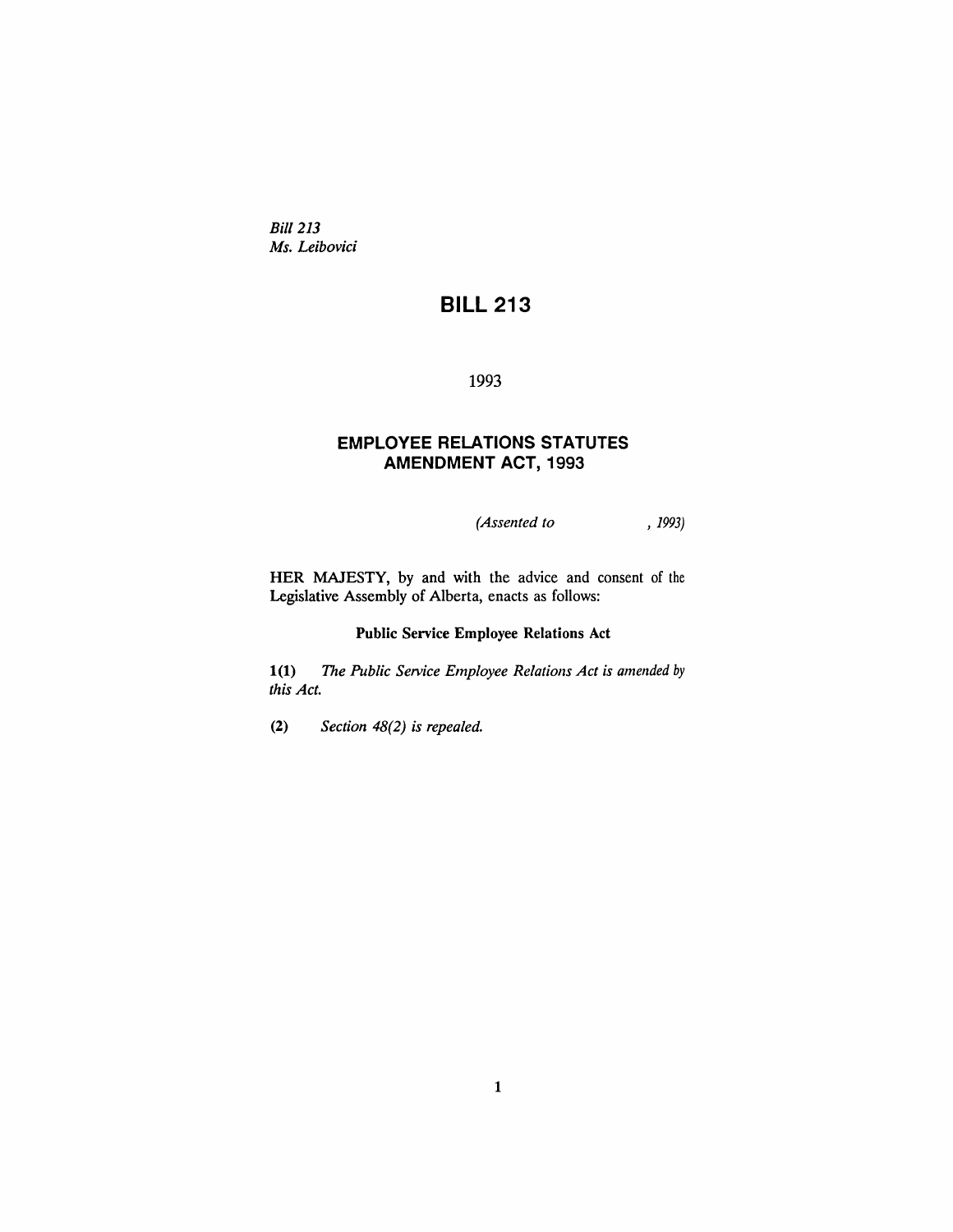#### **Explanatory Notes**

1 This Bill will amend chapter P-33 of the Revised Statutes of Alberta 1980.

2 Section 48 presently reads as follows:

*48(1) An arbitration board may only consider, and an arbitral award may only deal with, those matters that may be included in a collective agreement.*

*(2) Notwithstanding subsection* (1), *none ofthe following matters may be referred* to *an arbitration board and provisions in respect* of the *following matters shall not be contained in the arbitral award of an arbitration board:*

*(a) the organization of work, the assignment of duties alld the detennination of the number of employees of an employer,·*

*(b) the systems ofjob evaluation alld the allocation ofindividual jobs and positions within the systems;*

- *(c) selection, appointment, promotioll, trailling or transfer,'*
- *(d) pensions.*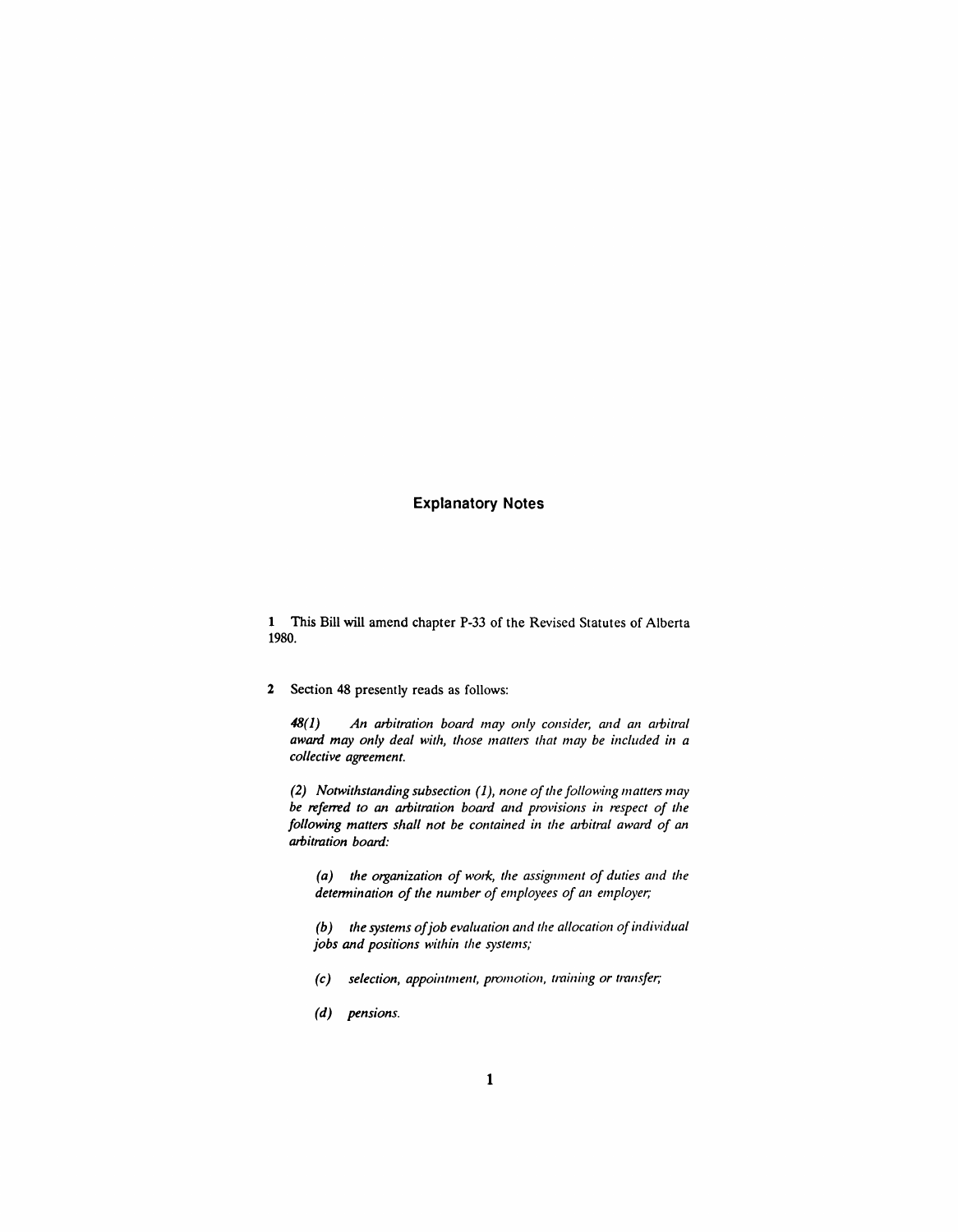| (3) |  |  | Section 92.2 is repealed. |
|-----|--|--|---------------------------|
|-----|--|--|---------------------------|

*(4) Section* 93 *is repealed.*

*(5) Section* 93.1 *is repealed.*

#### *(6) Section* 94 *is repealed.*

#### Labour Relations Code

2(1) The Labour Relations Code is amended by this Act.

*(2) Section* 94(1) *is amended by repealing clause (b) and substituting:*

(b) those employees of an approved hospital, as defined in the *Hospitals Act*, whose positions are described as essential services in the collective agreement which governs their employment, and the employers of such employees.